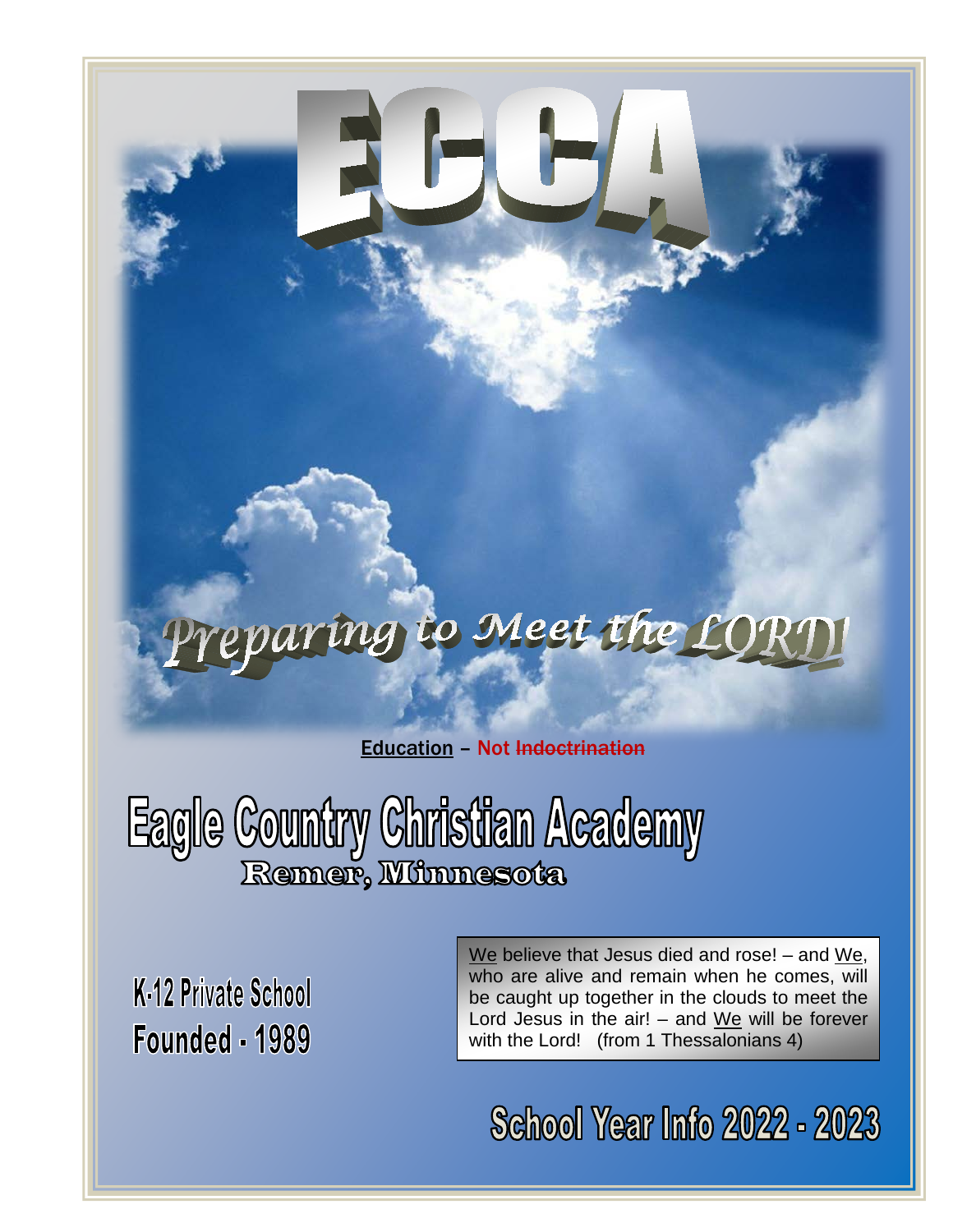## **Contents**

| Non-Profit Church and School Organization<br><b>Mailing Address</b><br>Telephone Numbers, Etc.<br><b>School Staff</b>    |
|--------------------------------------------------------------------------------------------------------------------------|
| <b>Statement of Nondiscrimination</b>                                                                                    |
| - Requirements to Attend ECCA<br>- Grade Levels Offered & Age Limits<br>- ECCA - Supplemental Educational Services "SES" |
|                                                                                                                          |
|                                                                                                                          |
|                                                                                                                          |
| - IA (Iowa Assessments - Achievement Tests)  6<br>- Diagnostic Tests                                                     |
| - Libraries                                                                                                              |
|                                                                                                                          |
| - Spring Student Convention (Minneapolis Area) 9                                                                         |
| - Release Time Class (Bible Instruction Class)<br>- Bible Devotions<br>- High School "Courses of Study"                  |
|                                                                                                                          |
| - Member of MN State High School League                                                                                  |
|                                                                                                                          |
| - Bus Transportation<br>14<br>- ECCA Student/Parent Handbook<br>- ECCA Orientation Meeting for Parents and Students      |
| - Donations                                                                                                              |
|                                                                                                                          |
| - New Student - Registration Instructions (2022-2023)  17                                                                |
| - Returning Student - Registration Instructions (2022-2023) 18                                                           |
|                                                                                                                          |
|                                                                                                                          |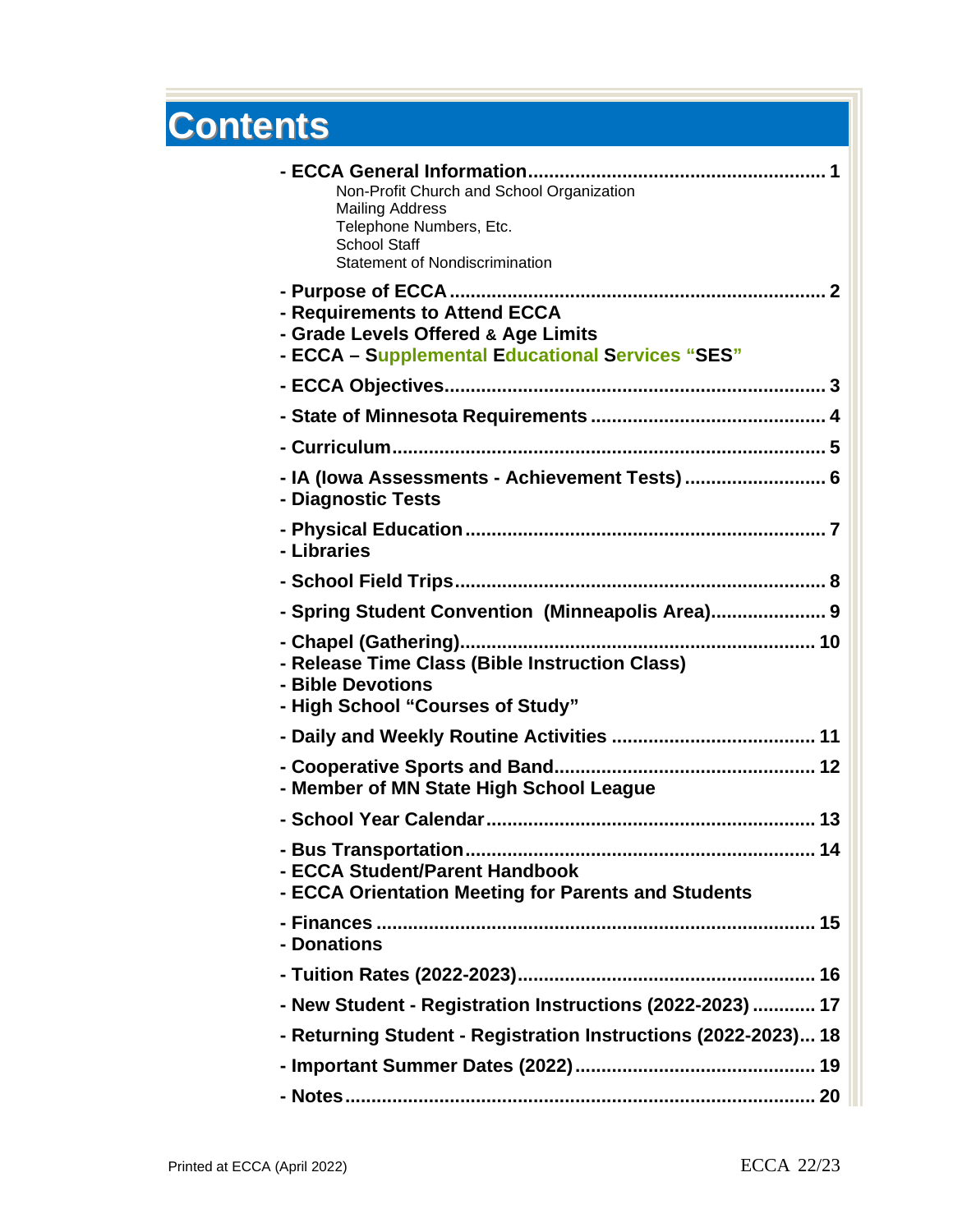### **ECCA General Information**

#### **Non-Profit Church and School Organization:**

**Eagle Country Christian Academy (ECCA)** Is a Ministry of: Conrad Johnson under Word of Life Ministries, Inc. Word of Life Ministries, Inc. (Corporate Office) Is located at: (Not a Mailing Address) 9 Spruce Street NE Remer, MN 56672 Eagle Country Christian Academy **(School Business Office)** Is located at: (Not a Mailing Address) 9 Spruce Street NE Remer, MN 56672 Eagle Country Christian Academy **(School Learning Center)** Is located at: (Not a Mailing Address) 6744 Cass County Hwy 4 NE Remer, MN 56672 **Mailing Address:** Eagle Country Christian Academy Word of Life Ministries, Inc. PO Box 100 Remer, MN 56672-0100 **Telephone Numbers, Etc: SCHOOL (K-12 Church-School)** ECCA-Eagle Country Christian Academy Business Office Phone ....................................218-566-3222 (If No Answer – Please Leave a Message 24/7) ECCA Fax......................... NONE (Please use our Email Address) ECCA E-mail................................................... ecca@wlmin.org **CHURCH** Word of Life Church of Remer....... (same as school) 218-566-3222 Church Fax...(same as school) NONE (Please use our Email Address) Church E-mail.............................(same as school) ecca@wlmin.org **School Staff:** (Listing of Staff Names and Home Telephone Numbers) Conrad Johnson (Head of School, Administrator) ..............218-566-1270 Head Teacher/Principal (Supervisor).............................................N/A Staff Assistant (Supervisor Assistant) ..............................................N/A Staff (Supervisor)...........................................................................N/A Staff Assistant (Assistant & Kindergarten)........................................N/A

#### **Statement of Nondiscrimination:**

**ECCA-Eagle Country Christian Academy school admits students of any race, color, national and ethnic origin.**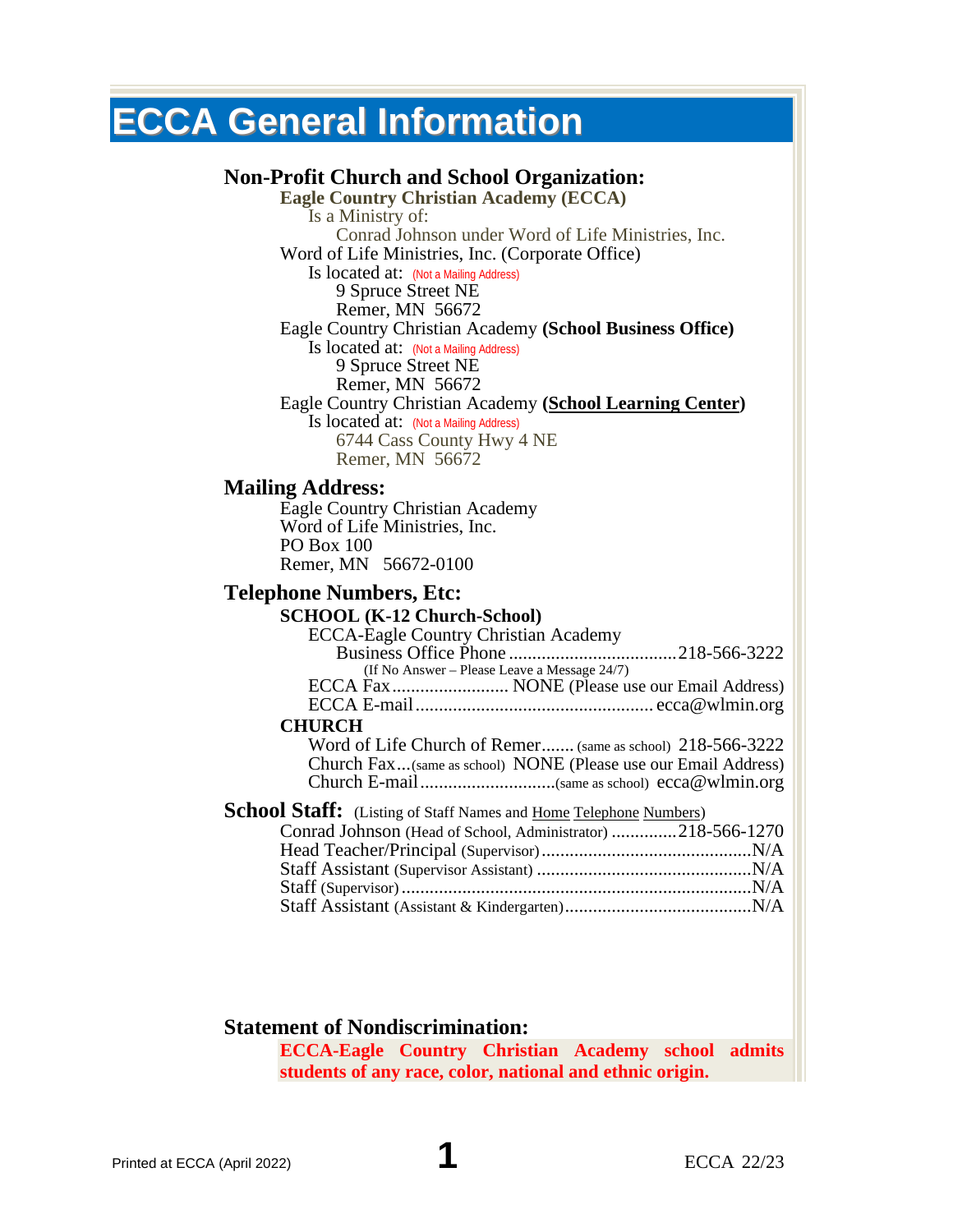### **Purpose of ECCA**

We are committed to our **Lord Jesus Christ** and to **His** ministry to make available to Our Community and the Surrounding Communities an Elementary School and a High School that provides Christian Education. We endeavor to allow God's Holy Spirit to work in the lives of all Students, their Family Members and our ECCA Staff to have personal relationships with God, to learn from God and to do the works of God.

- We are:<br>-- A ministry of our Lord and Savior Jesus Christ, the Son of the Living and Only True God, who gives us His Word, the Bible,
	- A Christian School
	- A Community School
	- An Elementary School
	- A High School

### **Requirements to Attend ECCA**

To attend ECCA, both the Student and his/her Parents or Guardians must

- have:<br>- A desire to know the only true God and His Son, Jesus Christ,<br>and a desire to do His will.
	- A desire to follow school rules and support school staff and a desire to do what is right. - A desire to attend ECCA.
	-

### **Grade Levels Offered & Age Limits**

Grade Levels Offered – K-12 (Kindergarten through Grade 12) Age Limits – (5-18) – (Minimum of 5 on September 1) – (Maximum of 18 on September 1)

### **ECCA – Supplemental Educational Services "SES"**

### For **Home School Students** we provide the following three activities: **- Release Time Classes – Bible Instruction Classes (NO ECCA Fee)**

- - Total of 10 to 12 Sessions each on Wednesday 12:30 p.m. to 2 p.m.
	- Dates will be indicated on the School Year Calendar
- Must commit to attend on a regular basis
- **- Field Trips** (average one per month) **(NO ECCA Fee)**
	- ECCA will contact Home Schools each time a F.T. is scheduled
	- Home Schools may choose to participate on an individual F.T. basis
	- Must inform ECCA of a decision to participate as soon as possible
	- Home Schools *MUST PAY all of their own Costs*
- **- 3-Quarters Competition Day** (in May) **(NO ECCA Fee)**
	- Must request the "List of Competition Activities" (between Jan 1 & Mar 1)
	- "Commitment to Participate Form" is due by March 1 (1 per Home School)
	- "Activity Registration Form" is due by March 1 (1 per Student)
	- ECCA will provide a schedule of when Competition Items need to be submitted
	- Prizes: Quarters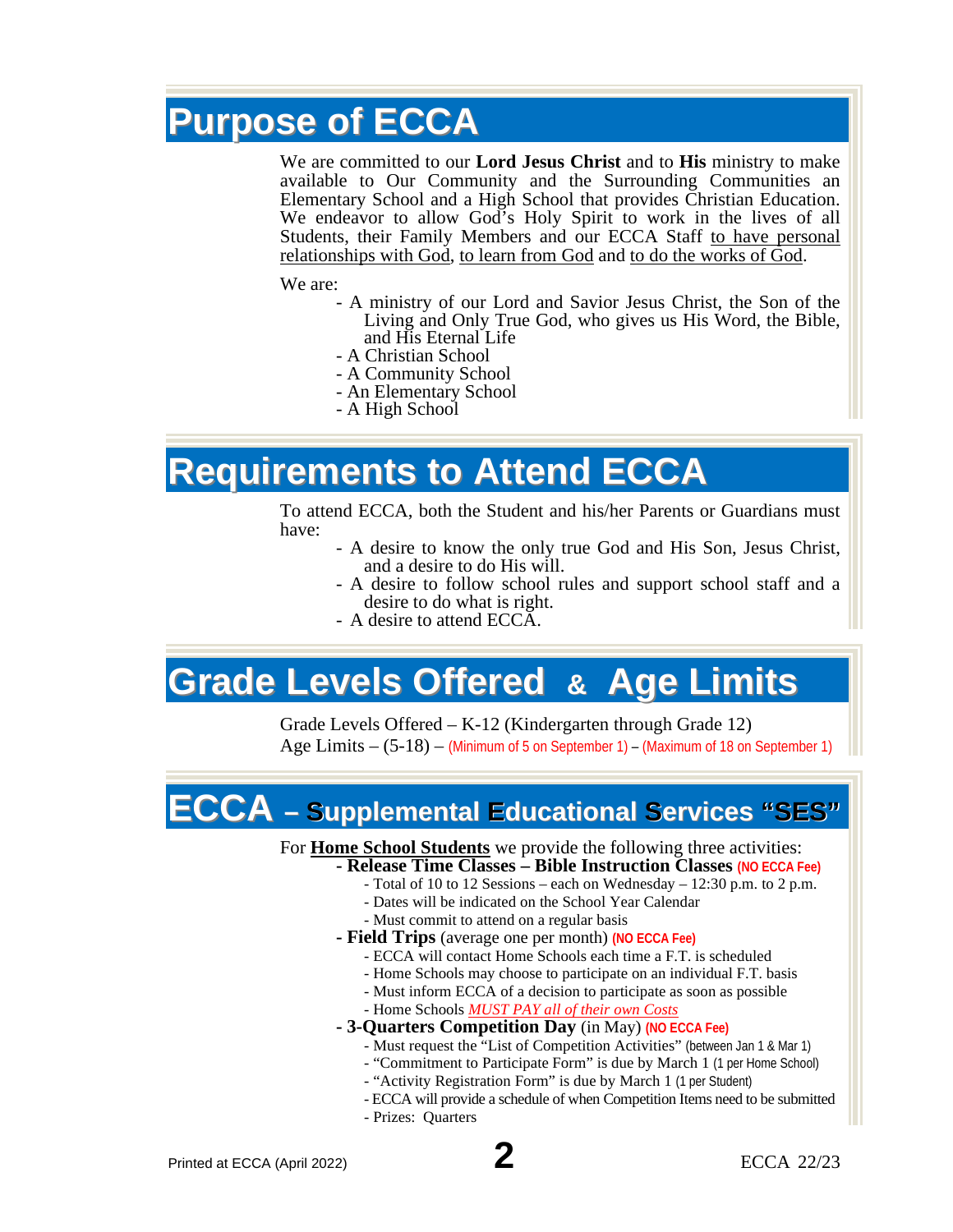### **ECCA Objectives**

#### [1] To Help each student

- Come to a saving knowledge of Jesus Christ
- Achieve a higher level of Christian Maturity
- Attain a deeper commitment to the Lord
- Become a more effective witness for the Lord
- Learn how to live to honor the Lord by meeting the daily responsibilities with which God entrusts us (to be led of God's Spirit)
- [2] To Develop in each student
	- Confidence (Trust in God)
	- Individual God-given Talents and Abilities
	- Goal Setting
	- Analysis
	- Communication
	- Academic Achievement
	- Principles of Success (Biblical Principles)
- [3] To Promote Self-Discipline by training each student
	- To be Honest
	- To be Consistent
	- To be Appreciative
	- To be Respectful
	- To be Responsible
	- To be Thorough

in his or her Attitude, Character and Actions

[4] To Assist each student in

- Seeking God's Purpose in Christian Life and Service

- [5] To Nurture in each student
	- Faith
	- Hope
	- **- Love**

**Proverbs 22:6 Train up a child in the way he should go and when he is old he will not depart from it.**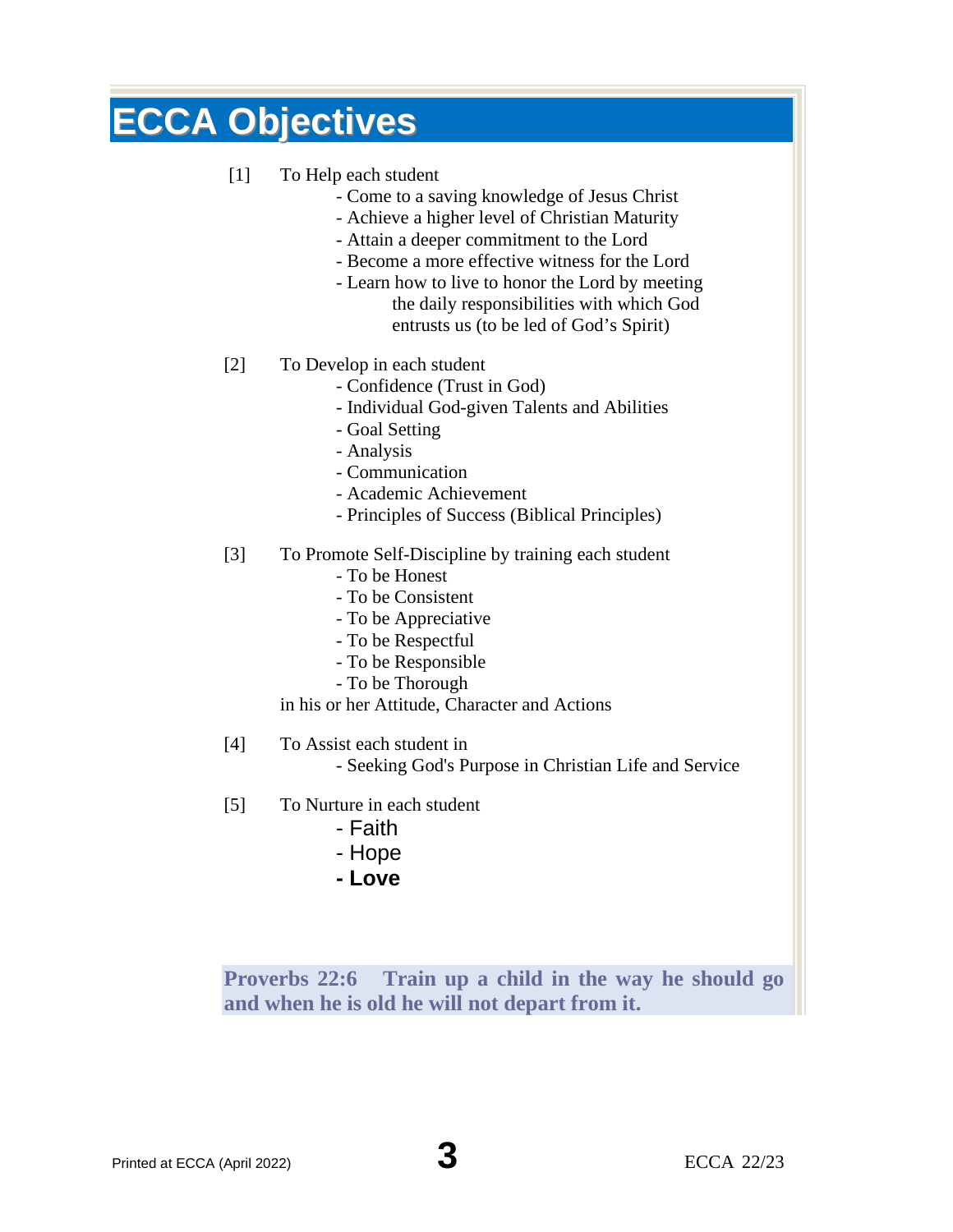### **State of Minnesota Requirements**

ECCA, a K-12 church-school, meets or exceeds all of the regulations set forth by the State of Minnesota for Non-Public Schools. Areas of regulation for Non-Public Schools are as follows:

- Number of School Days Requirement
	- Minimum of 170
- Curriculum Requirements
	- Basic Communication Skills
	- Mathematics and Science
	- Social Studies
	- Health and Physical Education
- Instructor Requirements
	- Licensed Teacher
	- Baccalaureate Degree
	- Supervised by Licensed Teacher
- National Achievement Examination Requirement
	- IA (Iowa Assessments Achievement Tests)
- Reporting Requirements to District No. 118 Superintendent
	- Name, age and address of all Students
	- Annual Instructional Calendar
	- Instructor Names and evidence of statutory compliance
- Immunization Requirements
	- Annual Report of Immunizations to the MDH
	- Keep on File Individual Student Immunization Records
	- Annually Parents complete MDH Immunization Form
	- Parent/Guardian Signatures are Required on MDH Form
	- Doctor/Clinic Signatures are Required on MDH Form Note: MDH (Minnesota Department of Health)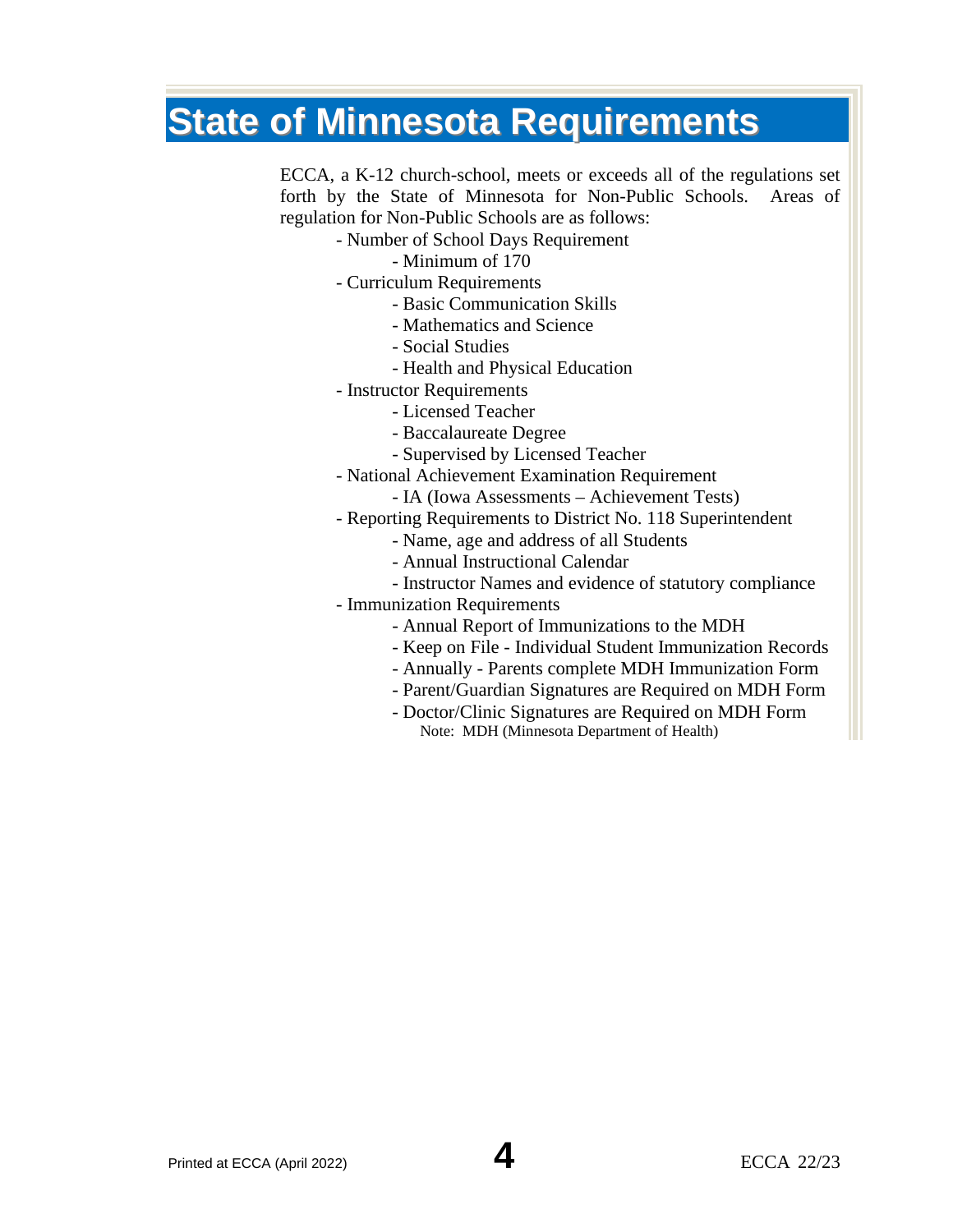### **Curriculum**

#### **Accelerated Christian Education (A.C.E.) Curriculum**

At the Core of the ECCA Academic Program lies the **Bible (God's Word)** and the Accelerated Christian Education (A.C.E.) Curriculum. The A.C.E. or School of Tomorrow Curriculum is broken down into small booklets called PACEs and is based on the principle that the student must learn the subject and course material in each sequenced PACE before he or she can continue on to the next PACE. There are some very strong, positive points to the A.C.E. Curriculum:

#### - **A**ccelerated Curriculum

- Is Self Paced (student works at his or her own pace)
- Benefits the slower student by allowing him or her to learn and not be left behind
- Benefits the faster student by not limiting the opportunities to learn
- Is designed for All Students to set attainable goals and successfully achieve them
- **C**hristian Curriculum
	- Provides Scripture Memory in every PACE
	- Is filled with Biblical Principles and Godly Character Traits throughout the PACEs
- **E**ducation Curriculum
	- Meets the State Requirements
		- Basic Communication Skills
			- Reading
			- Writing
			- Speaking
			- English Language
			- Literature
			- Fine arts
		- Mathematics and Science
		- Social Studies
			- History
			- Geography
			- Government
		- Health

#### **ECCA Curriculum**

In addition to the School of Tomorrow (A.C.E.) Curriculum, ECCA offers many other subjects and courses such as:

- Art
- Music
- Industrial Technologies
- Home Management
- Physical Education (Minnesota State Requirement)
- First Aid
- Computer Courses (Integrated with A.C.E.Curriculum)
- Computer Science (for PC Computers)
- Special Elective Courses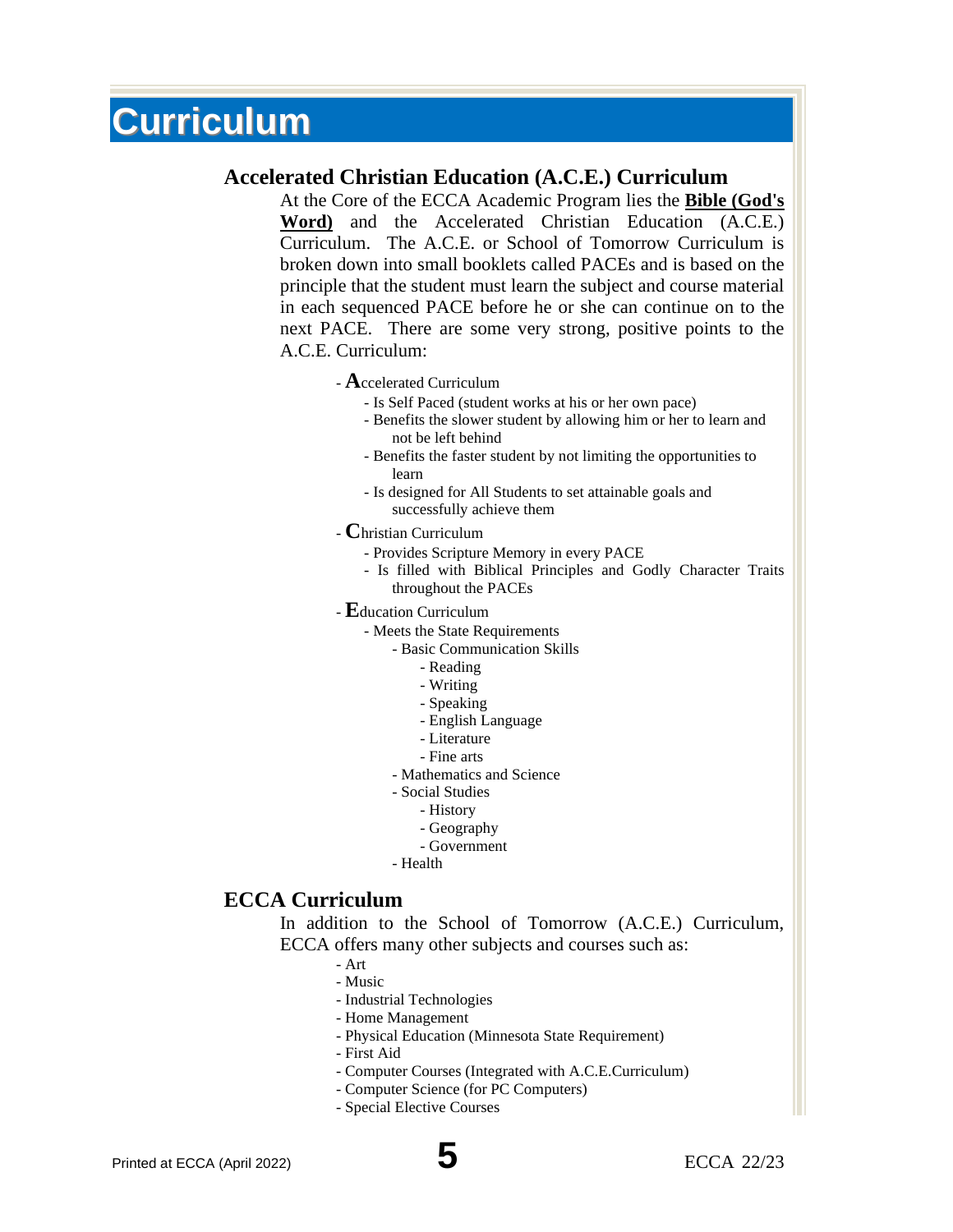### **IA (Iowa Assessments - Achievement Tests)**

The State of Minnesota requires that each year a nationally normreferenced standardized achievement examination be given to all students. ECCA has chosen the IA (Iowa Assessments - Achievement Tests) for several reasons:

- The IA is a national achievement test that is widely used throughout the United States.
- A.C.E. along with IA's Publisher has established a very efficient program to supply and score the IA tests for Christian Schools.
- ECCA administers the IA at its own school location.

Each spring, between the dates of April 1 and April 30, all ECCA students are required to take the IA test to measure their academic progress. During the same period another test, the CogAT (Cognitive Abilities Test), is administered to ECCA students.

### **Diagnostic Tests**

Diagnostic Tests are a set of tests, that are given to all New Students who have been accepted at ECCA, to determine where they are academically in the following Five Major Subject areas:

- Math
- English
- Social Studies
- Science
- Spelling & Vocabulary

These Diagnostic Tests are individually administered on Days that are mutally agreeable with the Parents, the Student and the ECCA Administrator or Staff.

The results from these Diagnostic Tests are very important! The Administrator and the Staff use these test results to place the Student at the proper starting levels in the self-paced A.C.E. or School of Tomorrow Curriculum.

After receiving the Results of the Diagnostic Tests and the Placement Diagnosis, the Parents or Guardians should take time to re-evaluate their position and direction and possibly reconsider enrolling their child in ECCA. If the Parents or Guardians choose to withdraw the Student's Application at this point, any payments will be refunded and any original student records gathered will be returned.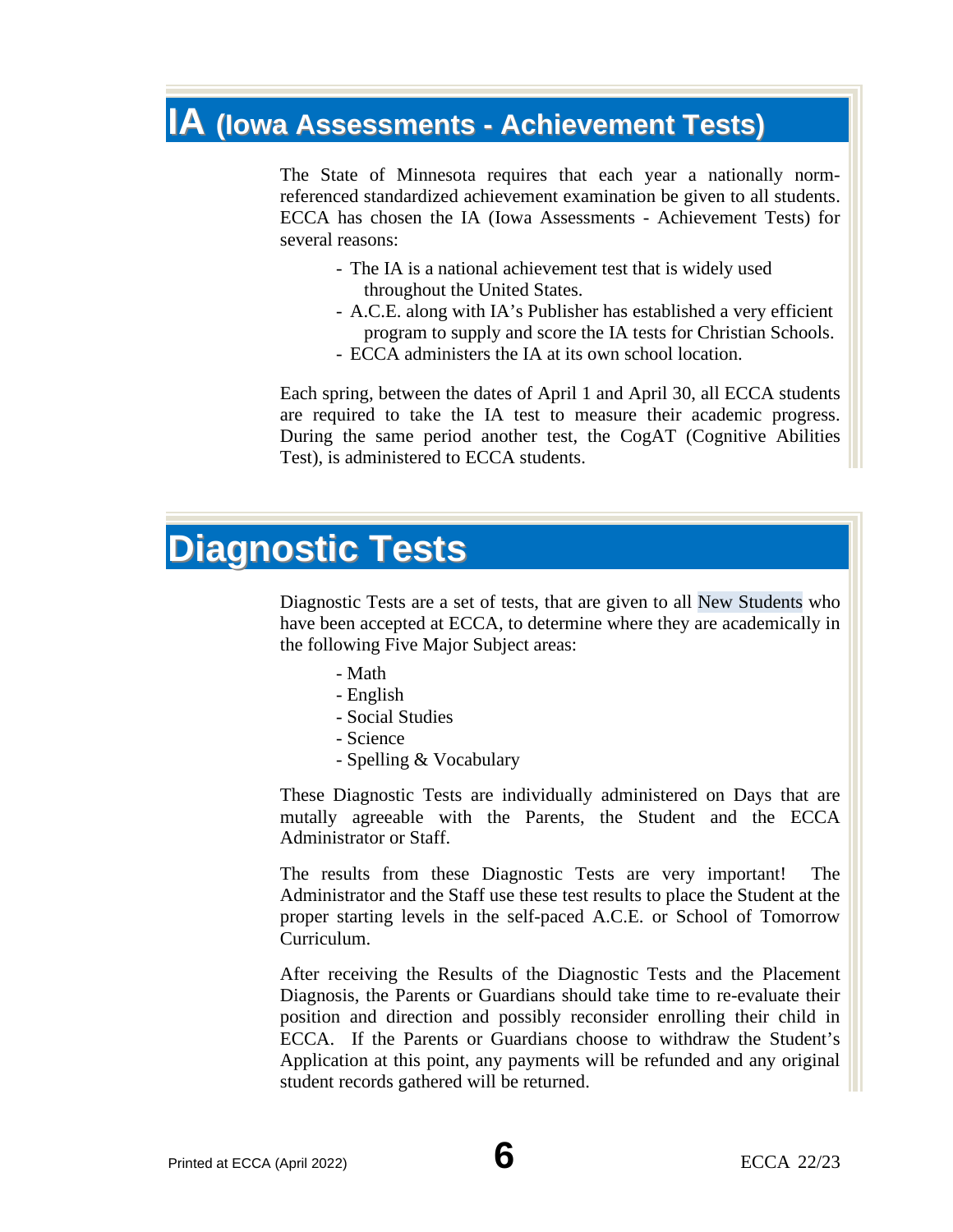### **Physical Education**

If physically able, an ECCA Student is required to regularly participate in all Physical Education activities which also includes many of ECCA's Field Trips. A Parent or Guardian Signature giving the student Permission to participate in these activities is also required. (See Student Registration Form)

### **Libraries**

#### **Mobile Library**

Students at ECCA regularly visit the Kitchigami Regional Mobile Library when it stops in Remer every other week. Each ECCA student is issued a Library Card which can also be used at the Grand Rapids Public Library.

#### **Grand Rapids Public Library**

Periodically, ECCA students and staff visit the Grand Rapids Public Library for the purpose of learning how to use the Library.

#### **ECCA Library**

ECCA has its own Library area that contains a collection of Reference Books, Literature Books, Audio and Video Tapes, Maps, Encyclopedias and Computer Software. **With help of donations our Library will continue to grow.**

**2 Timothy 2:15 Study to show yourself approved unto God, a workman that needeth not be ashamed, rightly dividing the word of truth.**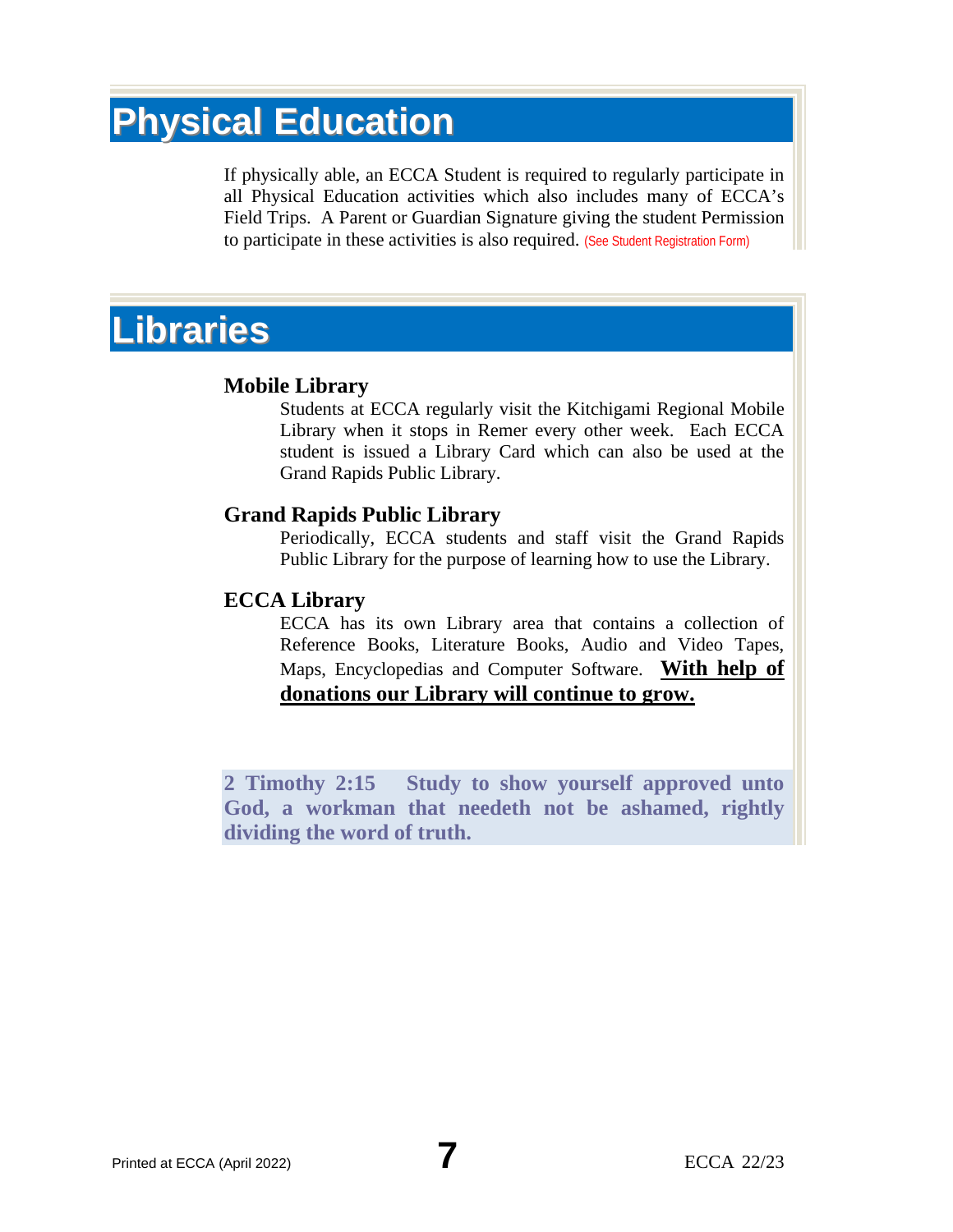### **School Field Trips**

#### **Field Trips**

Field Trips are a tremendous opportunity and experience for all ECCA students and all participating Home School students. On some Field Trips, students acquire new knowledge and new experiences; while on other Field Trips, students participate in physical activities. ECCA is planning a wide variety of Field Trips again for the next school year. Locations of some of our Field Trips during the past school years are listed:

- Forest History Center
- Paulucci Space Center
- Buena Vista Ski Area
- Blandin Paper Company
- Iron Mine Tours
- Roller Skating
- Bowling
- Itasca State Park
- Area Hiking Trails
- Nisswa Biking (Paul Bunyan Trail)
- Duluth Zoo
- Duluth Aquarium
- County Courthouse and Jail
- Grand Rapids YMCA

#### **Spring School Trip**

Near the end of each school year, all ECCA Students and Staff along with any participating Home Schools take an exciting one or two day Spring School Trip that is planned for fun and adventure. Parents are invited to participate.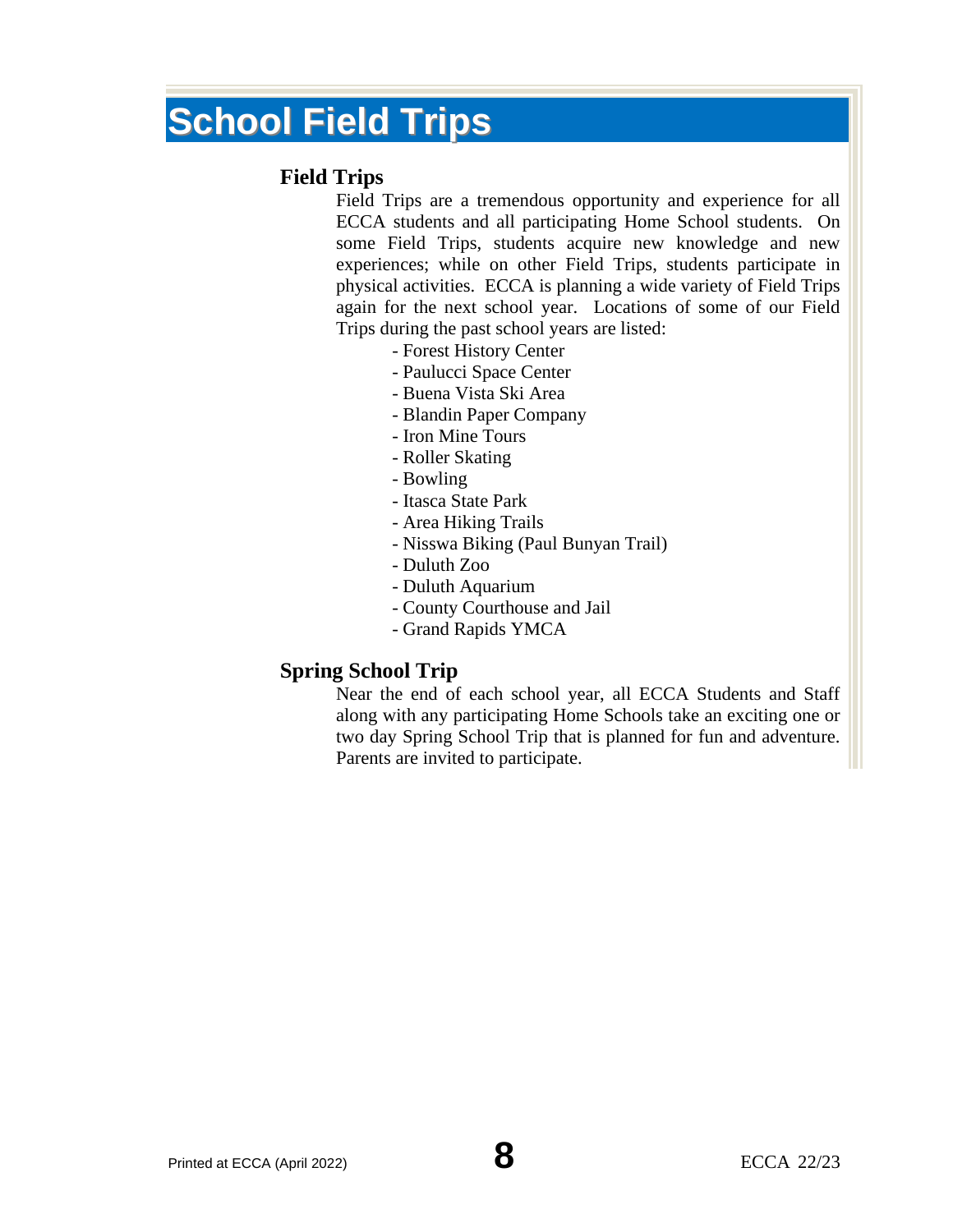### **Spring Student Convention (Competition)**

School of Tomorrow (SofT - A.C.E.) holds an Annual Student Convention each spring for high school students (ages 13 through 18). To participate in competition, a student must be 13 years of age before December 15 of that school year. This Convention is open to students from all schools and home schools using the School of Tomorrow (SofT - A.C.E.) Curriculum within the State. The students number between 200 and 400 each year for the regional Minnesota Student Convention. Students who attend compete for ribbons, certificates and medals in such areas as Academics, Arts, Chess & Checkers, Photography, Music, Athletics, Speech and Drama. This is an event in which we at ECCA encourage each of our high school students to participate.

Our first year at the Convention was fun, exciting and a new adventure. The 1992 Convention was even more exciting because each of our three students placed as a winner in at least one event. For the 1993 Student Convention, we saw a record number of eight Students attend from ECCA. Six students attended and all six placed as winners in the 1994 Convention. The 1995 Convention, what can we say, 6 staff, 5 students, 3 cars, 1 Mall of America, a new location and lots of fun. Art dominated the 1996 Convention for many of our ECCA Students. The 1997 Convention was the best one yet with eight students attending. The PACE Bowl and the Art competition were the highlight events at the 1998 Convention. The 1999 Student Convention was a delightful experience with much Christian Maturity and four fun-filled, talented and enjoyable ECCA students all receiving an award. Students stretching their thinking, their talents and their abilities were the happening at the 2000 Convention. ECCA students also attended the 2001 and the 2002 Student Conventions making it twelve years in a row that ECCA had participated. We did not attend the 2003 through 2007 Conventions due to the lack of High School Students. However, at the 2008 Convention, ECCA was back in form with our two fantastic High School Girls receiving awards. Three girls and one boy attended the 2009 Convention with awards in ping-pong, spelling, checkers, and poetry. Art, Photography and Writing put us in the forefront at the 2010 Convention with 5 girls and 2 boys participating. The Students, Staff and Parents attending the 2011 Competition had a great time together and each student received at least one award. However, an increasing persuasive spirit of legalism over the years makes it more and more difficult for ECCA to justify participating. **This School Year, 2022, ECCA plans to attend the ACE Student Convention!**

Students that rank high in the regional State Convention are eligible to go on to the International Student Convention. Any student that goes on to compete in the International Student Convention must be accompanied by one of his/her Parents and one ECCA Staff member. The Student and his/her Parent/s must pay their own expenses, and ECCA encourages the Student to earn the money (not allowing the student to raise money by having people pledge or donate). ECCA pays the expenses for the ECCA Staff member accompanying the Student and Parent/s.

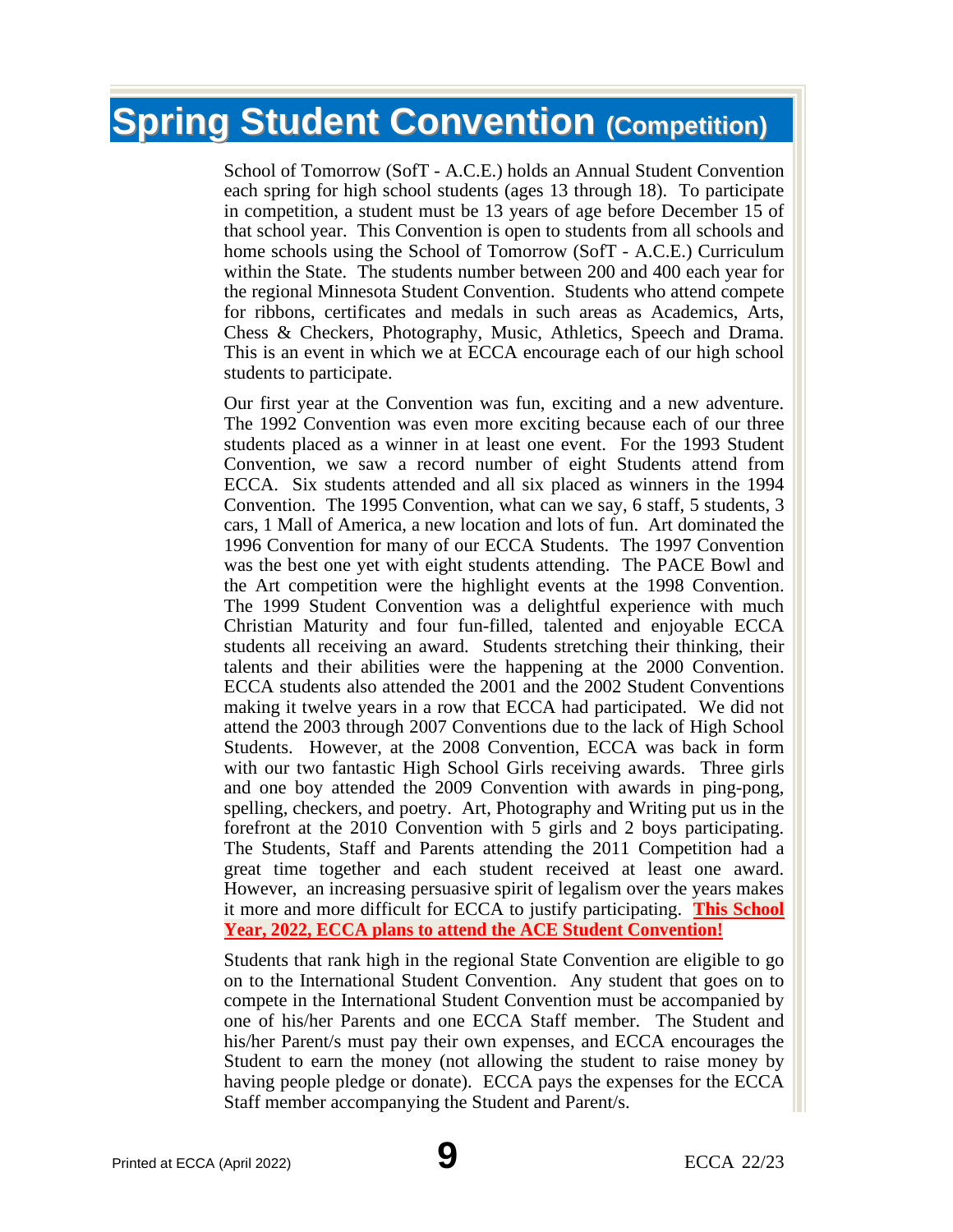## **Chapel**

Chapel is a very special time at ECCA. It is incorporated in the regular school day and usually occurs once each week. The purpose of this very special gathering time is to allow and encourage all of the students and all of the staff to be free to Worship and to Praise God.

### **Release Time Class (Bible Instruction Class)**

Release Time Class is typically a two hour Bible Instruction Class for Elementary students who enroll from the Public (Government) School. There are usually 10 to 12 sessions during the school year. To attend Release Time Class, a Public School Student must enroll by having his/her parent/s submit a permission slip to the student's teacher or the Remer Elementary School Office. Students who attend receive Religious Instruction from the Bible (God's Word). Also, ECCA Elementary Students are required to attend Release Time Class and Home School Students and Parents are welcomed and encouraged to attend. ECCA High School Students, also, must attend and participate and may volunteer to assist in helping with Release Time Class.

### **Bible Devotions**

Bible Devotions are times set apart for studying God's Word, sharing with one another, and listening to and learning from the Spirit of God. (Daily)

## **High School "Courses of Study"**

| <b>College Preparatory Plus</b> (4 year course – Levels 9-12) |  |
|---------------------------------------------------------------|--|
|                                                               |  |
| <b>College Preparatory</b> (4 year course – Levels 9-12)      |  |
|                                                               |  |
| <b>Standard or General</b> (4 year course – Levels 9-12)      |  |
|                                                               |  |
| <b>Vocational</b> (4 year course)                             |  |
|                                                               |  |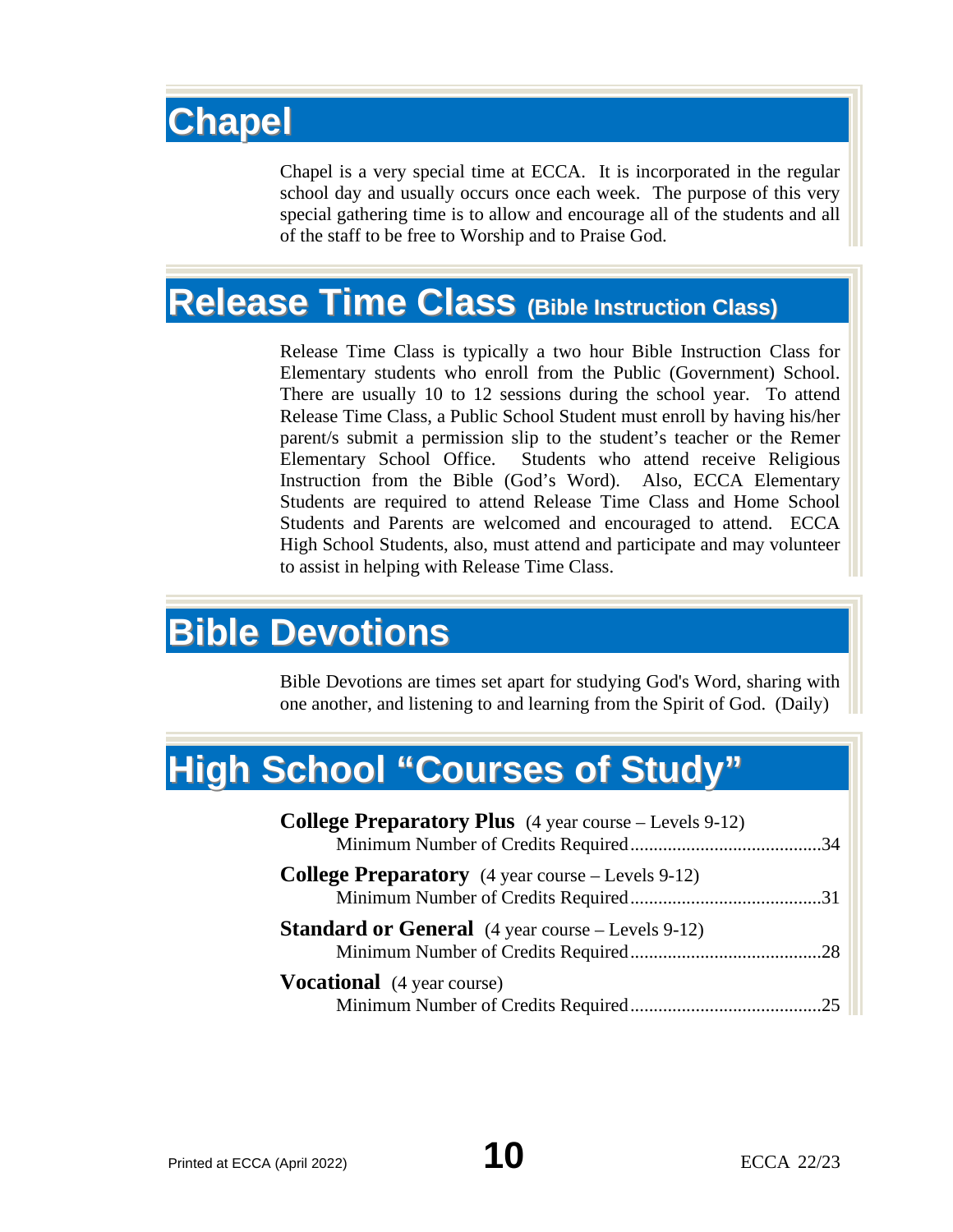## **Daily & Weekly Routine Activities**

At ECCA, there are some routine activities that occur every day, some that occur once a week, and some that occur during Chapel. A few of these activities are listed here:

#### **Singing (Worshiping and Praising God)**

#### **Story or Book Reading**

Some mornings start with a Story or a Book being read to the students.

#### **Prayer**

This is an opportunity for each student (as an individual and as part of a group) to devote time to talk with God and to pray for one another.

#### **Pledges**

As a group all ECCA Students and Staff pledge their allegiance to:

- The American Flag
- The Christian Flag
- The Bible

#### **Announcements**

This is a time for announcements and questions.

#### **Monthly or Quarterly Scripture Memorization**

Each morning all ECCA Students and Staff, together, recite the chapter or portion of Scripture selected for the current month or the current period of time. Usually, the Principal or Head Teacher selects the new portion of Scripture for each new period of time throughout the school year. By the end of the school year all students have memorized and placed in their hearts many portions of Scripture.

#### **Student Written & Oral Reports**

Each week every student gives at least one Written & Oral Report. These Reports, issued by the Head Teacher, may be reports on Books, Current Events, Trips, Experiences, Special Topics, Etc.

**Matthew 22:37-39 Jesus said, "You shall love the Lord your God with all your heart, with all your soul, and with all your mind . . . . . . You shall love your neighbor as yourself."**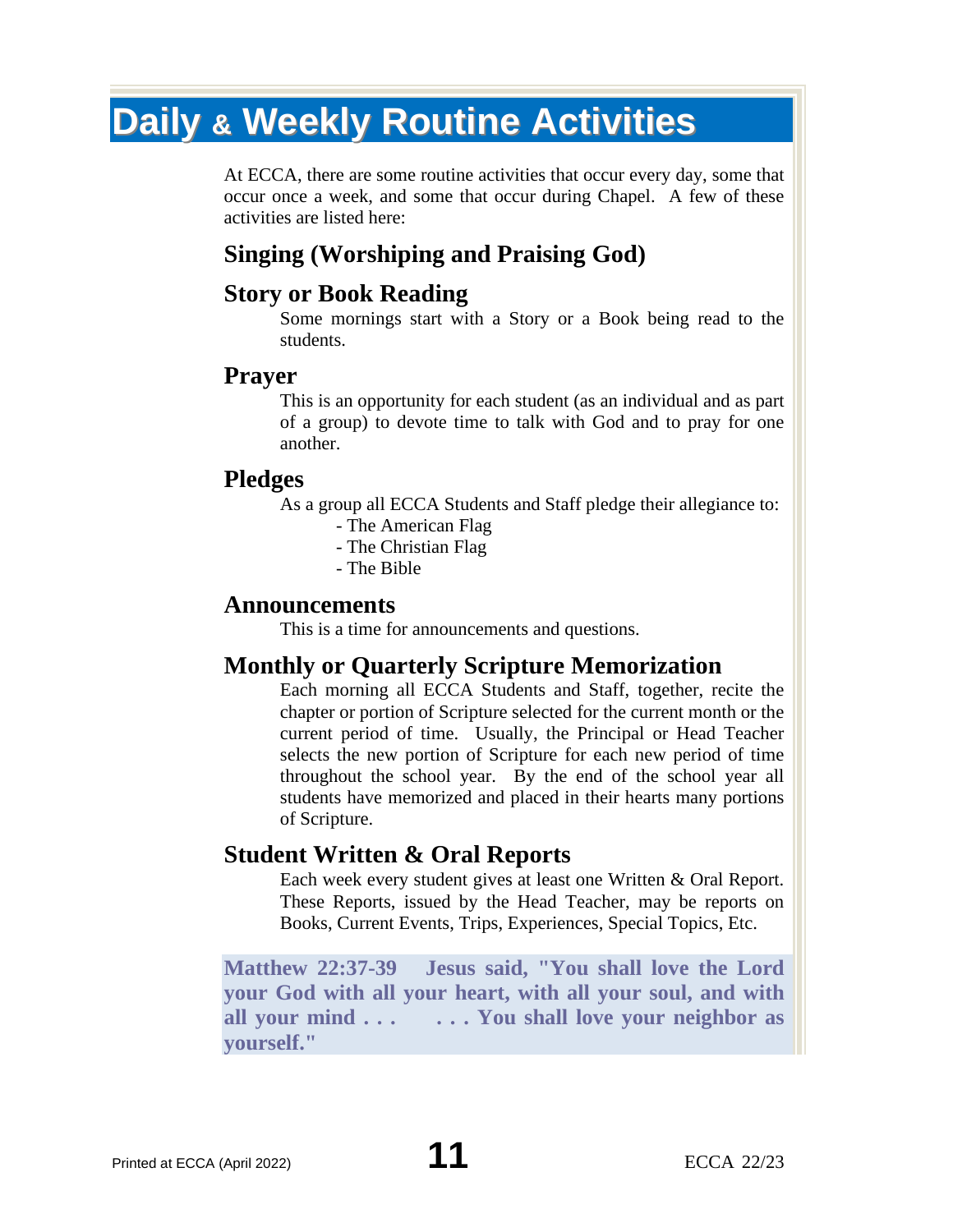### **Cooperative Sports and Band**

In the past, ECCA, Northland High School, and Deer River High School have had Agreements in place for Cooperative Sponsorship of Girls and Boys High School Sports Activities and Band. **Since the Spring of 2011, it has been the policy of NHS-Northland High School and Shem Daugherty in particular to not engage in Cooperative Sponsorship Agreements with ECCA! However, they continue to have Agreements with other Schools!** Bad decision by our local Public School and its Staff – we pay taxes too!

We plan on resuming Sports Activities when the pendulum swings back to what is just plain right for Sports in our community!



## **MN State High School League**

ECCA in the past has been a member of the Minnesota State High School League (April 1, 1989 through May 31, 2011). Since we currently have no way to participate in Sports Activities, ECCA has temporarily dropped its membership in the MSHSL.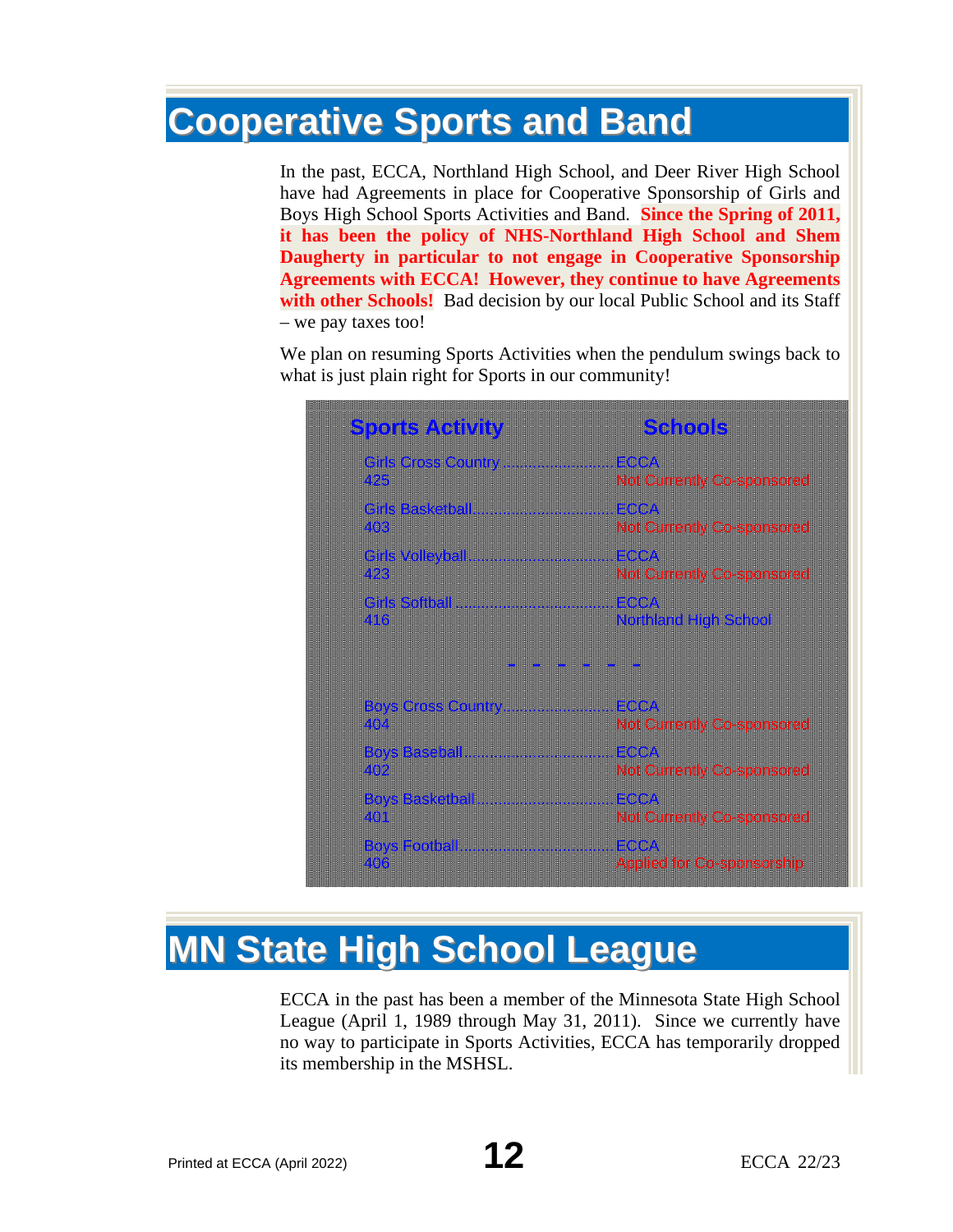## **School Year Calendar**

 $T$  2021-2022 ECC tentative School Calendar is the same as the same as the same as the same as the same as the Public Calendar is the School Calendar is the School Calendar is the School Calendar is the same as the Public Calendar Information for 2022the dates shown in the following  $\frac{1}{2}$ 2023 is NOT AVAILABLE as of when ECCA will be *In Session*, however, *No Bus Transportation*: April 1, 2022**ECCA - First Day of School September – 8 (Tuesday)**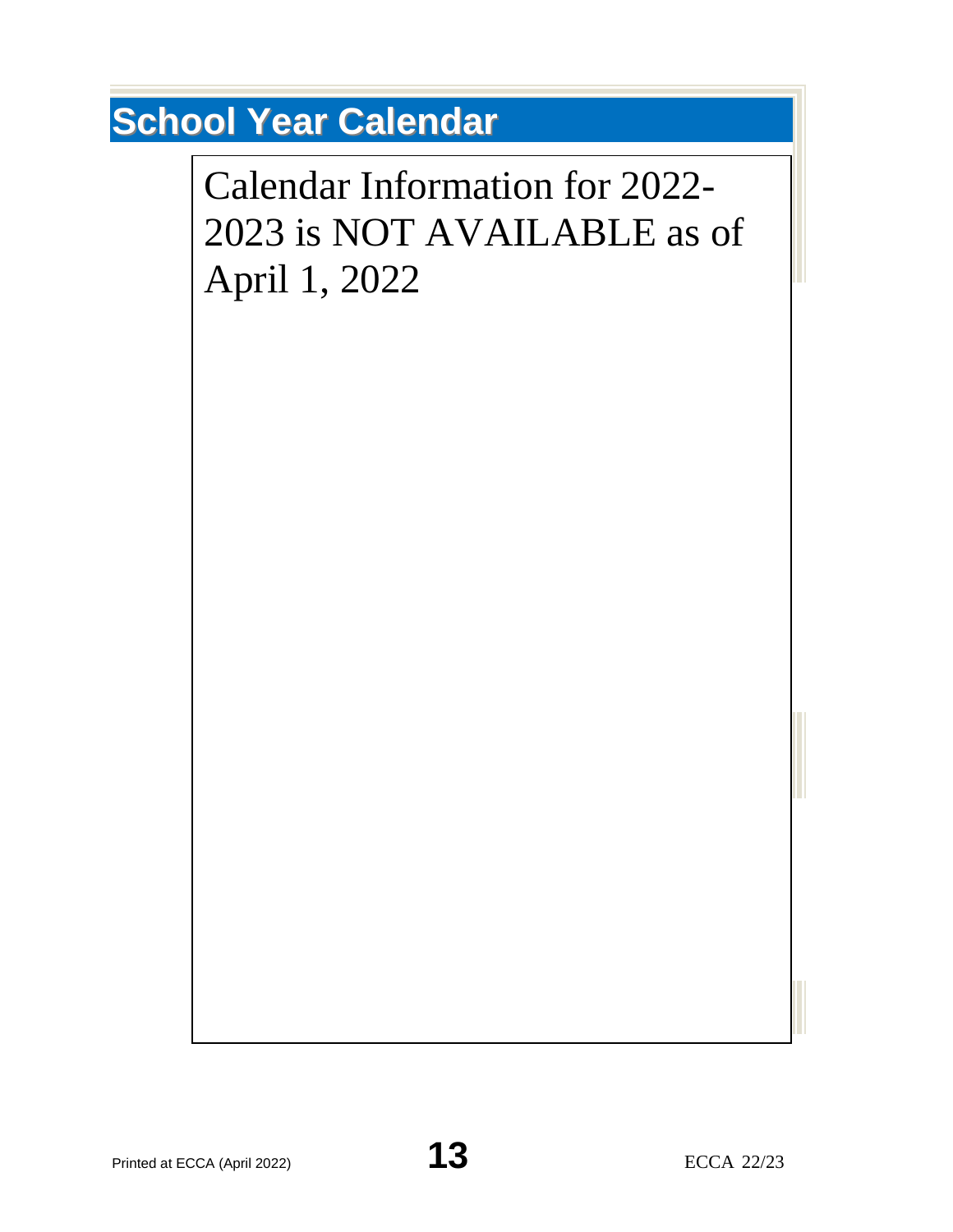### **Bus Transportation**

#### **All Students**

In Minnesota, Public (Government) School Bus Transportation is available to all public and non-public schools including ECCA and ECCA Students. Any ECCA Parents planning to use the Bus Transportation System for their Student/s should make all the necessary arrangements with the District at least one week prior to the first day of school. Also, Parents need to add the Name/s of their Student/s to ECCA's Bus List.

#### **Students within Ind. School District No. 118**

In the morning, ECCA Students who live within the Independent School District #118 and choose to be transported by bus will ride the public school bus to the Remer Public School, then, transfer to a bus that brings them directly to the front of the ECCA building. In the afternoon this process is the reverse.

#### **Students outside Ind. School District No. 118**

For those students living outside of Independent School District #118 and choosing to be transported by bus, the parents or guardians must make arrangements with ECCA and District #118 to bring their children to a pre-designated bus stop. From there a District #118 school bus will transport those students to the Remer Public School, then, on to ECCA.

## **ECCA Student/Parent Handbook**

The **"ECCA Student/Parent Handbook"** contains ECCA's Policies, Rules, Guidelines, and Procedures along with other Important Information for Students and Parents. The original **"Handbook"** was developed from ACE materials and input from the ECCA Board, Parents, Students and Staff. Since the **"Handbook"** is still in need of much revision, sometime in the future ECCA will be developing a completely new **"Handbook."**

## **ECCA Orientation Meeting for Parents/Students**

There is NO **"Orientation Meeting"** scheduled for this Summer, 2022.

However, if the Staff determines that a **"Meeting"** is needed, Parents will be notified of the Date and Time. Then, all Parents and Students should attend the **"ECCA Orientation Meeting for Parents and Students"** to get the latest information for the new School Year (2022-2023). We also encourage all church attendees and others that are interested in the school to come to this Meeting.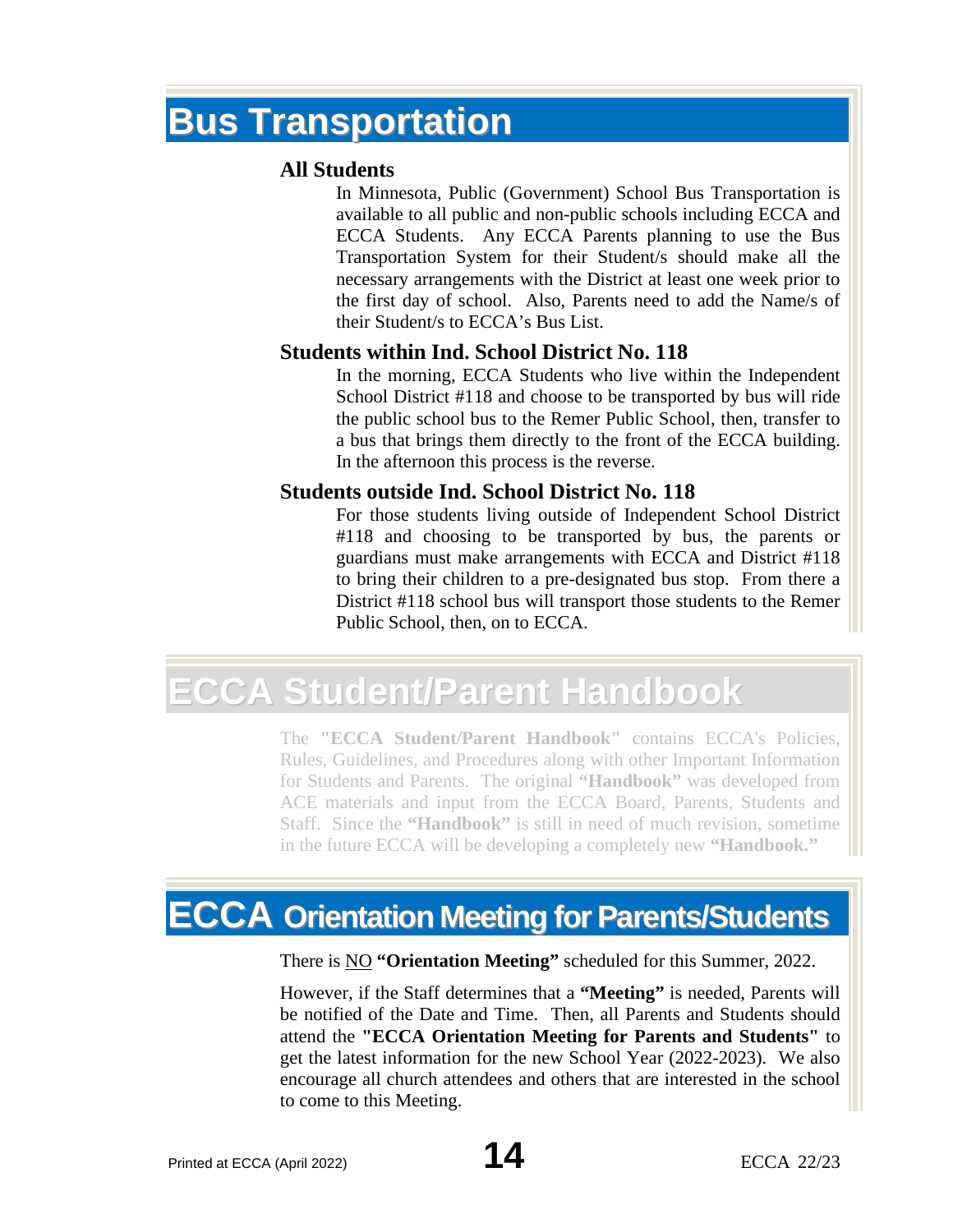# **Finances Where do ECCA Finances come from ? ECCA INCOME Donations 91% Tuition 9%**

### **Donations and Tuition**

### **Donations are greatly appreciated !**

- **- Financial**
	- **- For General Operating Expenses**
	- **- For Payroll Expenses**

### **What do Tuition Payments cover ?**

- **- Financial**
	- **- Student Curriculum (A.C.E. PACEs)**
	- **- Curriculum related Materials & Supplies**
	- **- Student specific Materials & Supplies**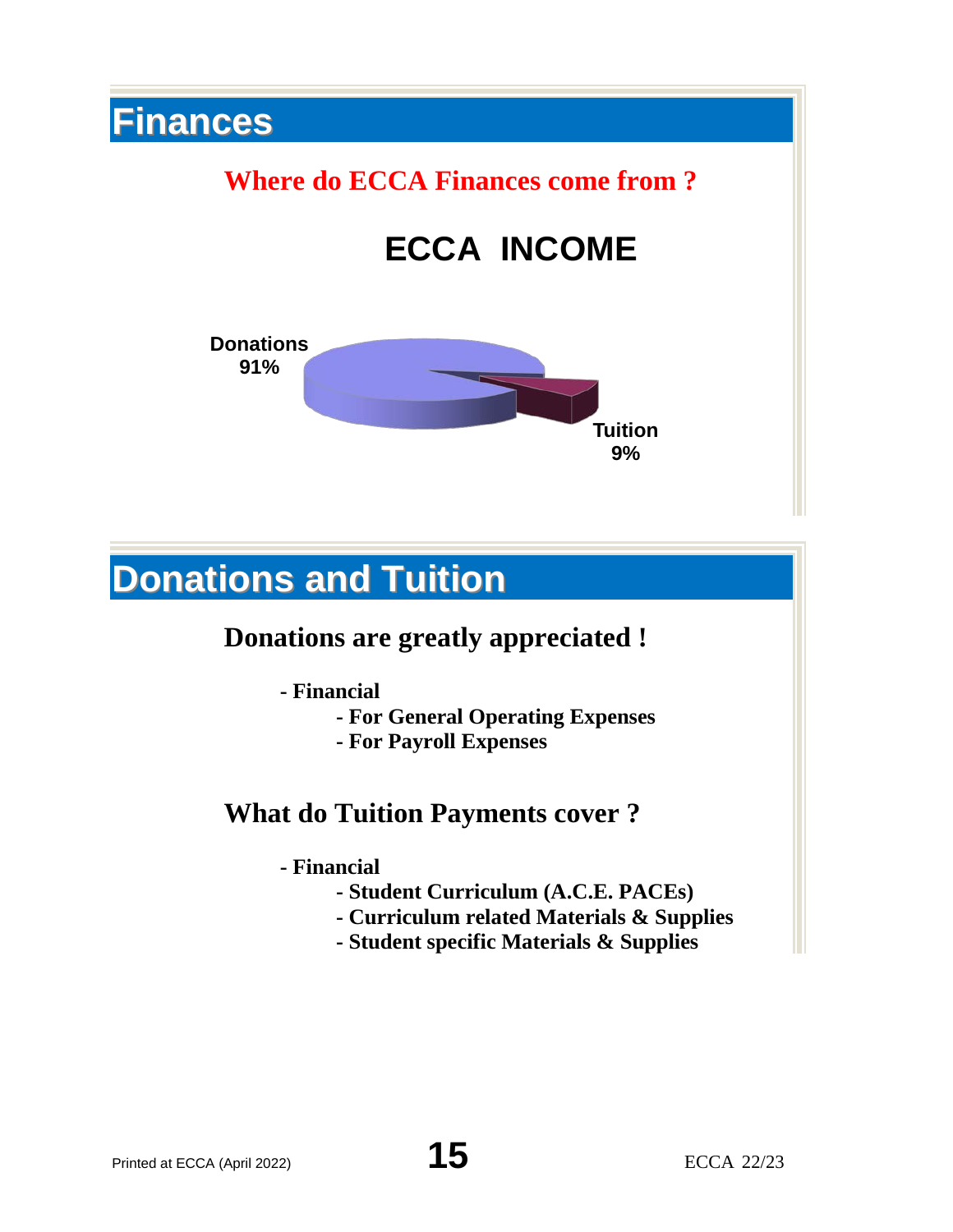### **Tuition Rates (2022-2023)**

**School Year (2022-2023)**

#### **Tuition Rates and Due Dates**

**Again, this School Year (2022-2023), ECCA has implemented Annual Tuition Rates and new Due Dates. Tuition for the entire School Year MUST be paid according to the schedule listed below. ECCA no longer accepts Monthly, Periodic, nor Partial Tuition Payments!**

**ECCA, now, expects every Family to make a commitment for Curriculum for the Entire School Year.**

**Remember, Tuition ONLY goes toward the cost of the Student's Curriculum and Curriculum related Materials and Supplies.**

#### **Annual Tuition Rates and Due Dates**

**New Student** (Due on or before August 26, 2022)

**Returning Student** (Registering Early – Due June 30, 2022)

**Full Time Student** (Grade 1 thru 12)**........................... \$400.00 Full Time Student** (Kindergarten)**............................... \$400.00**

**Returning Student** (Registering Late – Due August 26, 2022)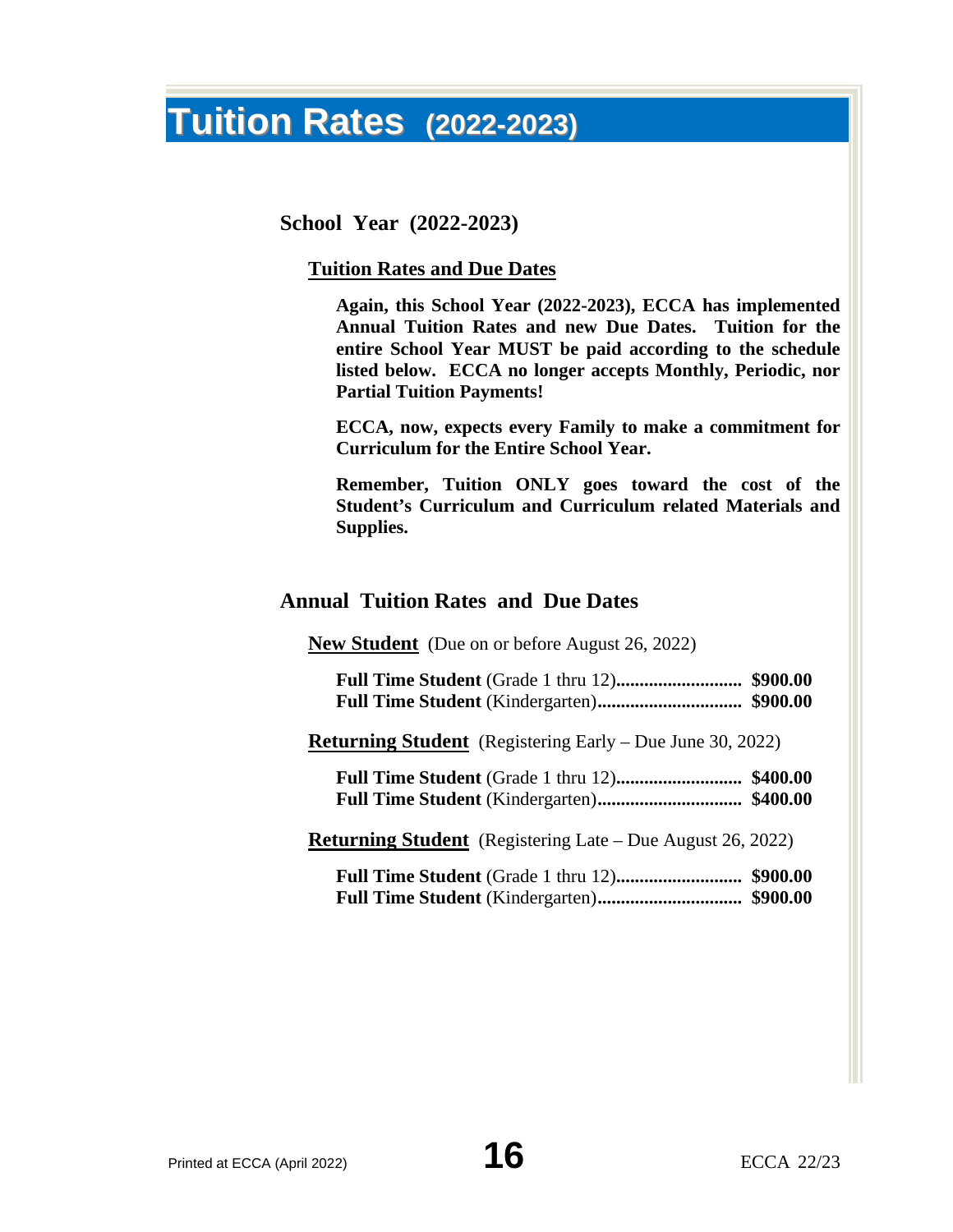## **New Student Registration Instructions (2022-2023)**

**For a New Student to Register at ECCA, the student and his or her parents or guardians must follow these steps:**

|  | <b>Step 1.</b> Request a Set of Registration Materials. |
|--|---------------------------------------------------------|
|  | Write to: Eagle Country Christian Academy               |
|  | Word of Life Ministries, Inc.                           |
|  | <b>P.O. Box 100</b>                                     |
|  | Remer. MN 56672-0100                                    |
|  | Or Call: Conrad Johnson (at ECCA)  566-3222             |
|  | (If no Answer – Please leave a message – 24/7)          |
|  | WebSite: URL (address)  www.wlm-ecca.org                |

- **Step 2.** Parents or Guardians must FILL OUT COMPLETELY the New Student **"Application Form"**.
- **Step 3.** Either mail or email the completed "Application Form" to: { ECCA, PO Box 100, Remer, MN 56672 } -or- [{ ecca@wlmin.org](mailto:ecca@wlmin.org) }
- **Step 4.** Parents must schedule a **Student/Parent Interview** with the Head of School, Conrad Johnson. The **Student/Parent Interview** must be scheduled according to the following chart:

| <b>For a Student</b><br><b>To Begin</b> | <b>ECCA Interview Periods</b><br>(on Weekdays Only)   |
|-----------------------------------------|-------------------------------------------------------|
| 1st Quarter 2022-2023                   | Beginning - April 1, 2022<br>Ending - August 26, 2022 |
| After the School Year<br><b>Begins</b>  | ANY WEEKDAY                                           |

- **Step 5.** All Parents and/or Guardians and/or other Adults who are in the household and are responsible for the care and upbringing of the student must accompany the student at the **Student/Parent Interview**.
- **Step 6.** During the **Student/Parent Interview**, Days & Times for the New Student to take the **Diagnostic Tests** will be scheduled.
- **Step 7.** The Student will take the **Diagnostic Tests**. After the **Tests** are scored, the Results and the Diagnosis will be discussed with both the Parents and the Student. Then, the Parents and Student need to re-evaluate whether or not ECCA is the School for them.
- **Step 8.** Either during or shortly after the **Interview** and **Diagnostic Test** process, Parents will be notified whether or not the student has been **accepted** at ECCA for 2022-2023 Enrollment.

**IMPORTANT:** For 1st Quarter 2022-2023, the Final Date for Interviewing and Registering is Friday, August 26, 2022.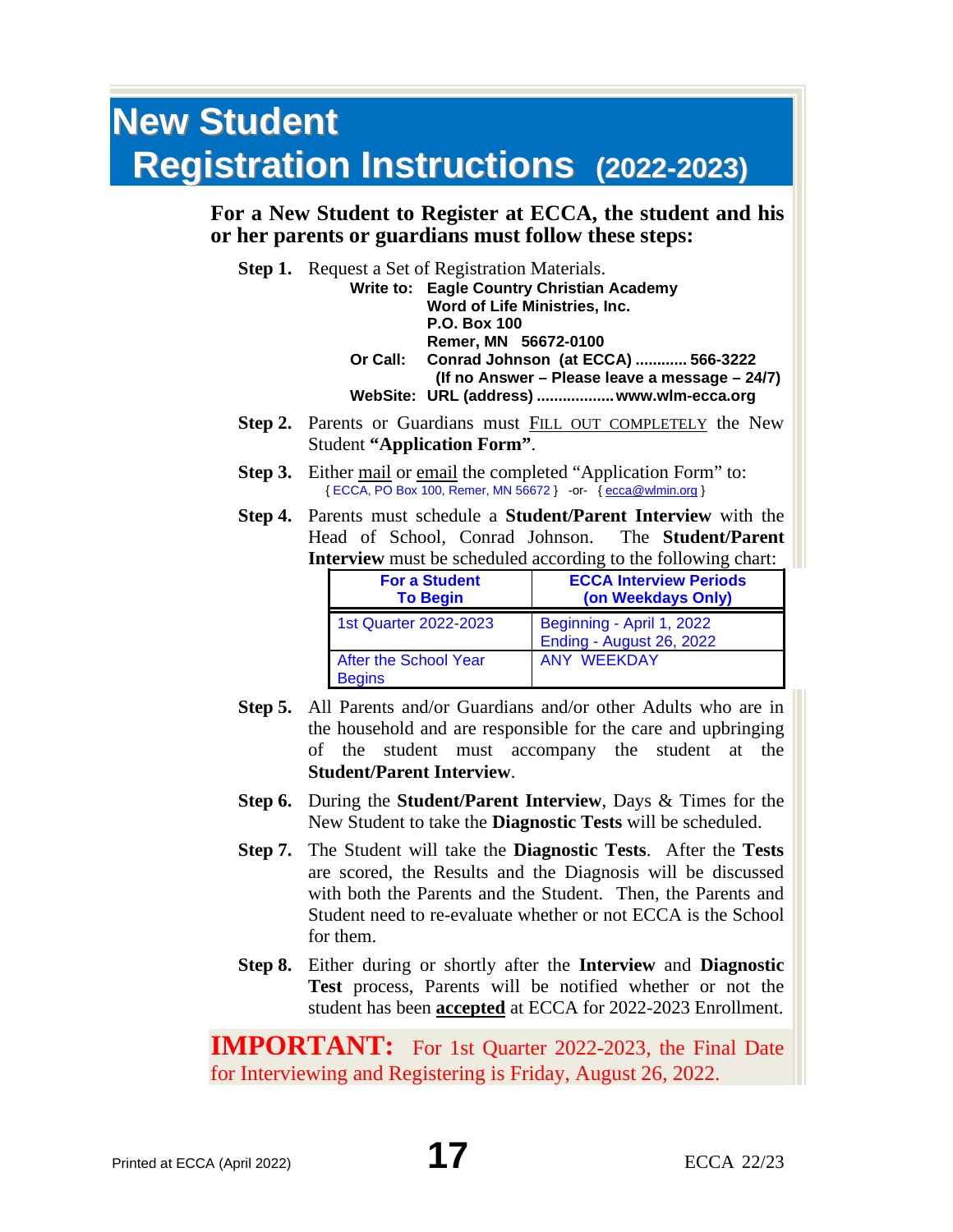### **Returning Student Registration Instructions (2022-2023)**

**For a Returning Student, (one who attended ECCA during the fourth quarter of the 2021-2022 school year), to Register for the 2022-2023 ECCA School Year, the student and his or her parents or guardians must follow these steps:**

- **Step 1. To Register for Fall 2022**, Parents must arrange a Date and Time with Conrad Johnson, the Administrator, for a Returning **FAMILY INTERVIEW** only if another child in the Family is Registering as a New Student.
- **Step 2.** Parents must submit a COMPLETED REGISTRATION FORM and the TUITION PAYMENT for each Returning Student before the **Deadline Dates** of Steps 3 and 4.
- **Step 3. Early Registration - On or Before Thursday, June 30, 2022**

Early Registration requires that your **Registration Form/s**, and **Tuition (\$400 per Student)** be completed and submitted on or before June 30, 2022. The completed Immunization Form will be due on or before the First Day of School.

**\*\*Step 4. Late Registration - After Thursday, June 30, 2022** Late Registration requires that your **Registration Form/s**, and **Tuition (\$900 per Student)** be completed and submitted on or before **August 26, 2022**. The completed

> of School. **ECCA does NOT GUARANTEE available space to a Returning Student and Family who Register Late.**

> Immunization Form will be due on or before the First Day

**Step 5.** After **Registering**, Parents will be notified if for some reason the student has **not been accepted** at ECCA for 1st Quarter 2022-2023 Enrollment.

**IMPORTANT:** For 1st Quarter 2022-2023, the absolute Final Date for a Returning Student to Register is Friday, August 26, 2022.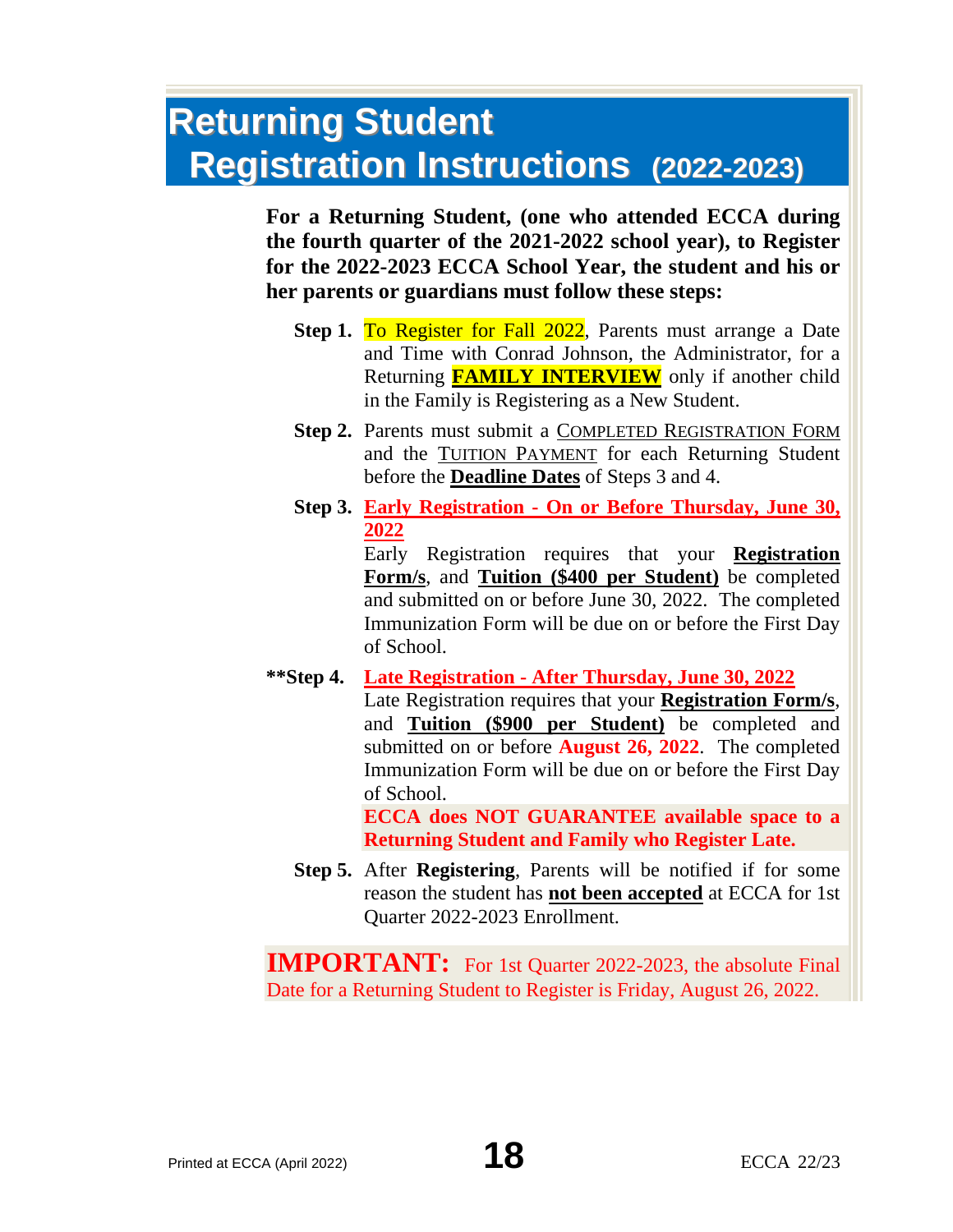### **Important Summer Dates (2022)**

**Thursday – June 30, 2022- Final Date for Early Registration – Returning Students.** This is the last Date that ECCA will Guarantee available space to Returning Students who wish to return 1st Quarter 2022-2023. Registration Forms and Tuition received after this Deadline Date means that the Returning Students are NOT Guaranteed that space will be available to them. Tuition for Early Registration is \$400 for the Year and Late Registration is \$900 for the Year. **Friday - August 26, 2022 ---- Absolute Final Date for Registration – both New Students and Returning Students.** This is the last Date that ECCA will interview New Students and their Families and/or accept Registration and Immunization Forms and Tuition for any New Students or any Returning Students desiring to begin on the First Day of School, September 6, 2022. New Student Tuition is \$900 for the first Year. Tuition for a Returning Student Registering after June 30 is \$900 for the

#### Year.

### **NONE Scheduled ------------ "Orientation Meeting for Parents.**

If the ECCA Staff determines that an **"Orientation Meeting"** is needed prior to the beginning of the School Year, all ECCA Parents will be Notified of the Date and Time.

#### **Friday - Sept. 9, 2022 ------ Last Day that Diagnostic Tests will be given to New Students.**

**Tuesday - Sept. 6, 2022 ---- First Day of School – School Begins at 8:30 a.m.**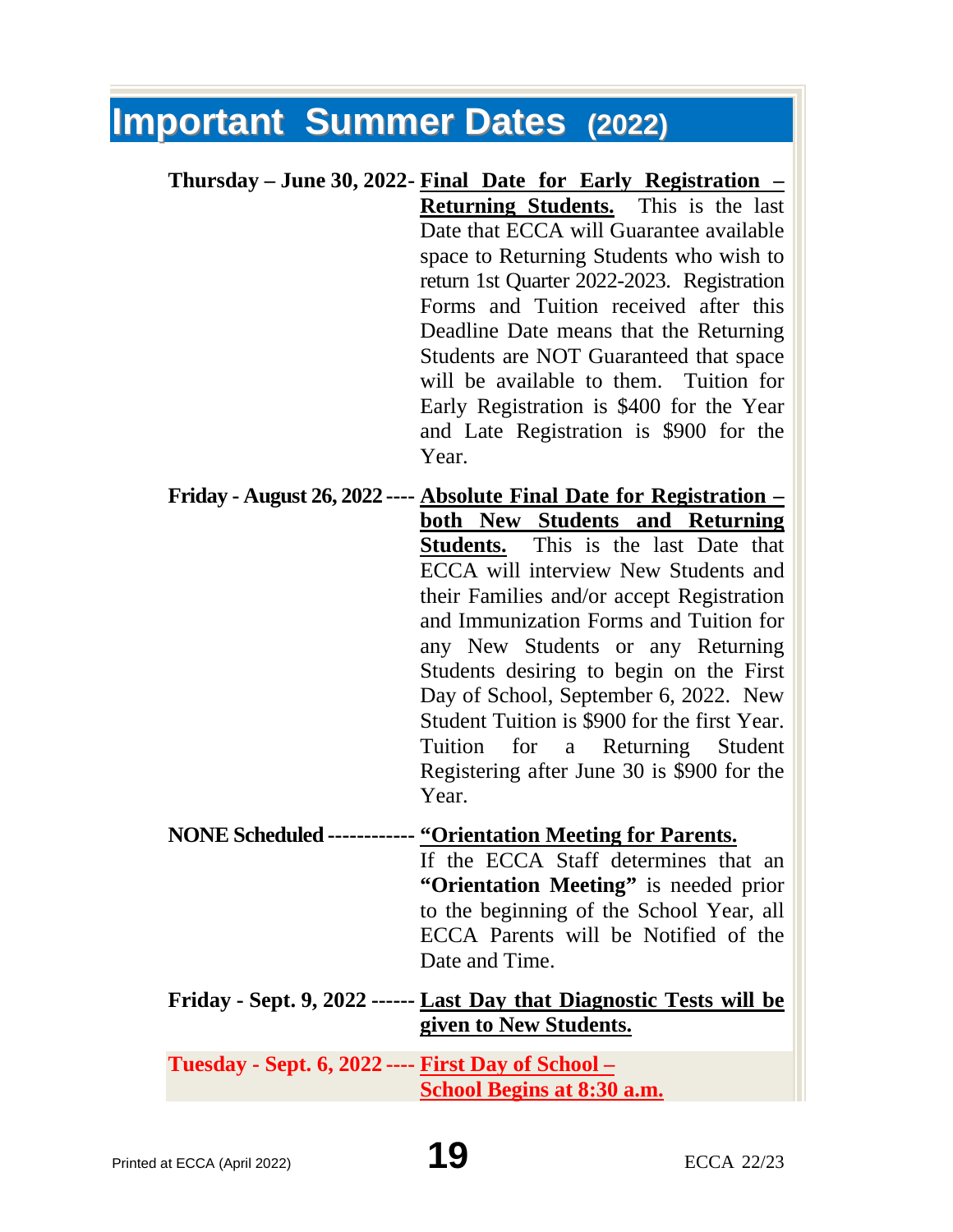# **Notes**